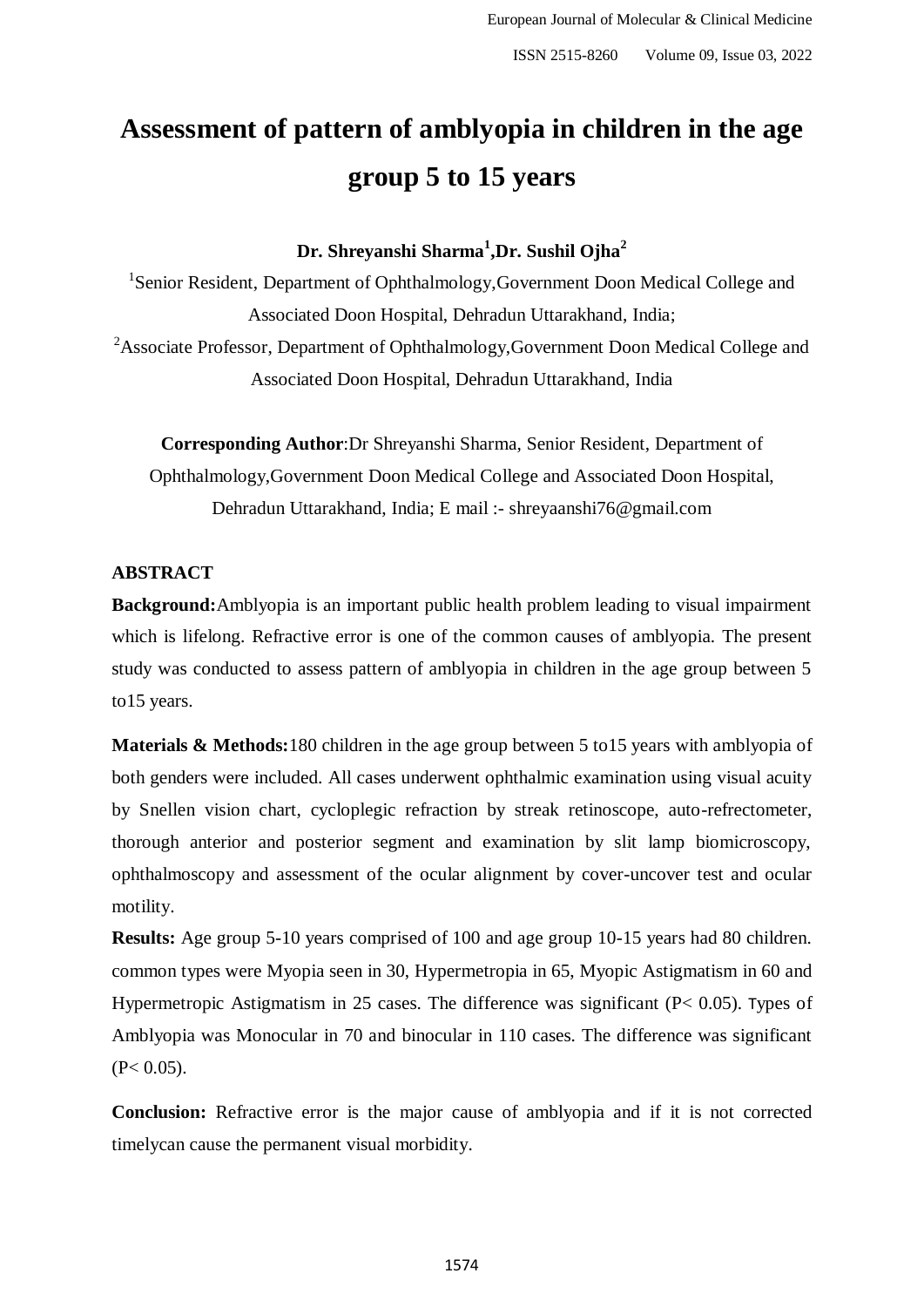### **Key words:**Amblyopia, Hypermetropia, Refractive error

## **Introduction**

Amblyopia is an important public health problem leading to visual impairment which is lifelong. Refractive error is one of the common causes of amblyopia.<sup>1</sup> The prevalence of amblyopia is often underestimated due to lack of awareness and knowledge in parents about refractive errors in children and late ophthalmological referrals for visual screenings.<sup>2</sup> The causes of amblyopia include anisometropia, high refractive errors and opacities of the ocular media, strabismus or a combination of two or more aetiologies in the same case.<sup>3</sup>

Amblyopia is the most common cause of uncorrectable visual impairment in children and in adults up to 60 years of age.<sup>4</sup> Amblyopia generally develops in the childhood years up to the age of 7 to 8 years and can be effectively remediated if detected and treated before the age of 9 to 10 years.<sup>5</sup> If not treated, amblyopia can produce lifelong uncorrectable visual impairment.6 Estimation of the prevalence of amblyopia is important for both clinicians and health policy decision-makers for an understanding of the need for screening, detection, and intervention in the community. <sup>6</sup>Amblyopia is avoidable and to a degree treatable and deserves the best attention of the ophthalmologist. Amblyopia remains as one of the most confused areas of ophthalmology.<sup>7</sup> Amblyopia screening and treatment are efficacious, but cost effectiveness remains a concern. Refractive correction alone may successfully treat anisometropic amblyopia in  $25-75\%$  of patients. <sup>8</sup>The present study was conducted to assess pattern of amblyopia in children in the age group between 5 to15 years.

#### **Materials & Methods**

The present study comprised of 180children in the age group between 5 to15 years with amblyopiaof both genders. The consent was obtained from all patients.An inclusion criterion was best corrected visual acuity in one or both eye  $6/12$  or less than  $6/12$  in absence of any organic lesion according to ATS. Patients of strabismus, previous history of ocular surgery, trauma and diseases affecting the vision were excluded from the study.

Data such as name, age, gender etc. was recorded. All cases underwent ophthalmic examination using visual acuity by Snellen vision chart, cycloplegic refraction by streak retinoscope, auto-refrectometer, thorough anterior and posterior segment and examination by slit lamp biomicroscopy, ophthalmoscopy and assessment of the ocular alignment by coveruncover test and ocular motility. Assessment of the binocular status of the eye was performed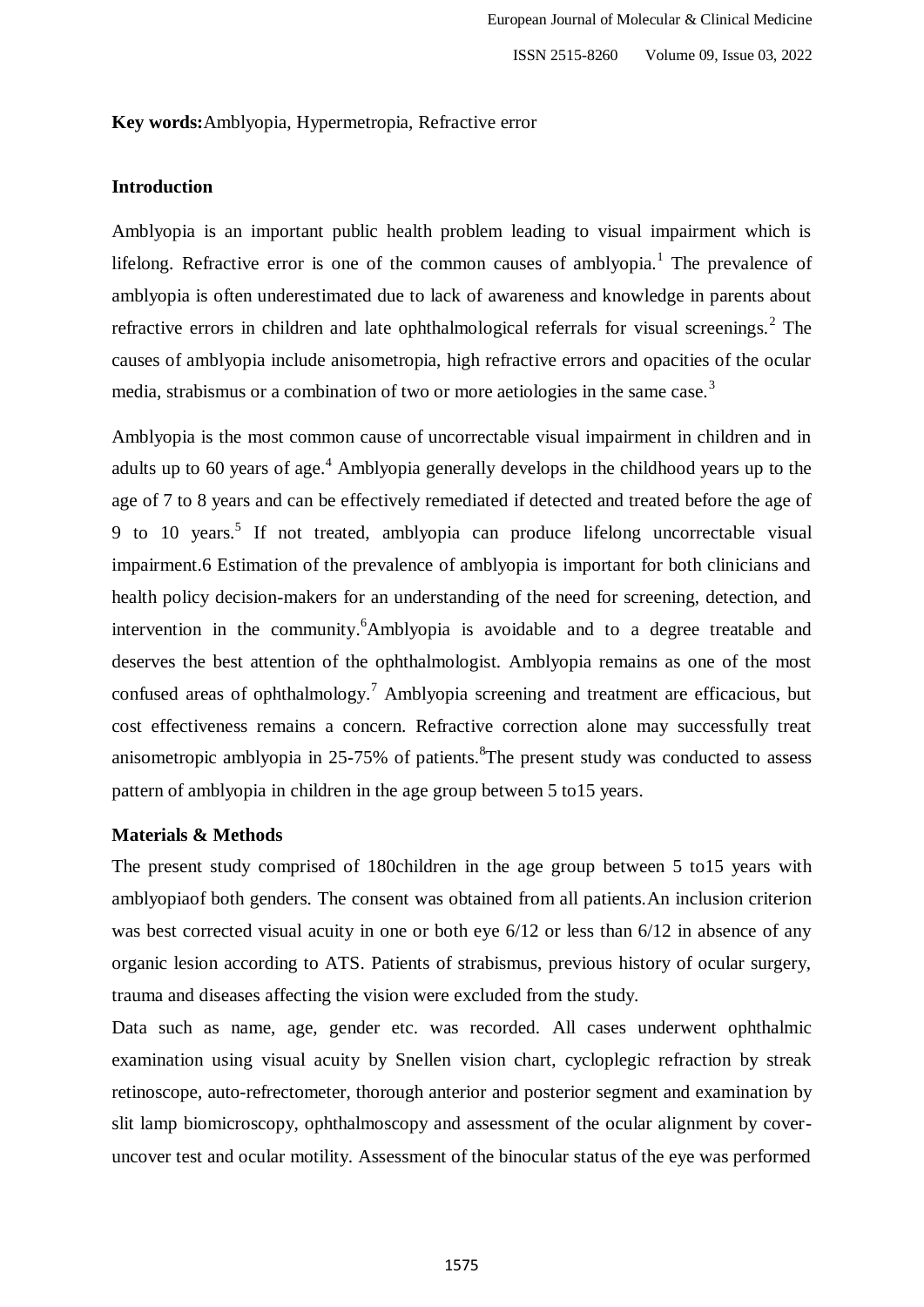with the help of Worth's four –dot test and synaptophore.Data thus obtained were subjected to statistical analysis. P value  $< 0.05$  was considered significant.

## **Results**

## **Table I Distribution of patients**

| Age group (years) | <b>Number</b> | P value |
|-------------------|---------------|---------|
| $5 - 10$          | 100           | 0.81    |
| 10-15             | $80\,$        |         |

Table I shows that age group 5-10 years comprised of 100 and age group 10-15 years had 80 children. The difference was non- significant  $(P > 0.05)$ .

**Table II Distribution of type of ametropia**

| <b>Types</b>              | <b>Number</b> | P value |
|---------------------------|---------------|---------|
| Myopia                    | 30            | 0.05    |
| Hypermetropia             |               |         |
| Myopic Astigmatism        |               |         |
| Hypermetropic Astigmatism |               |         |

Table II, graph I shows that common types were Myopia seen in 30, Hypermetropia in 65, Myopic Astigmatism in 60 and Hypermetropic Astigmatism in 25 cases. The difference was significant (P< 0.05).



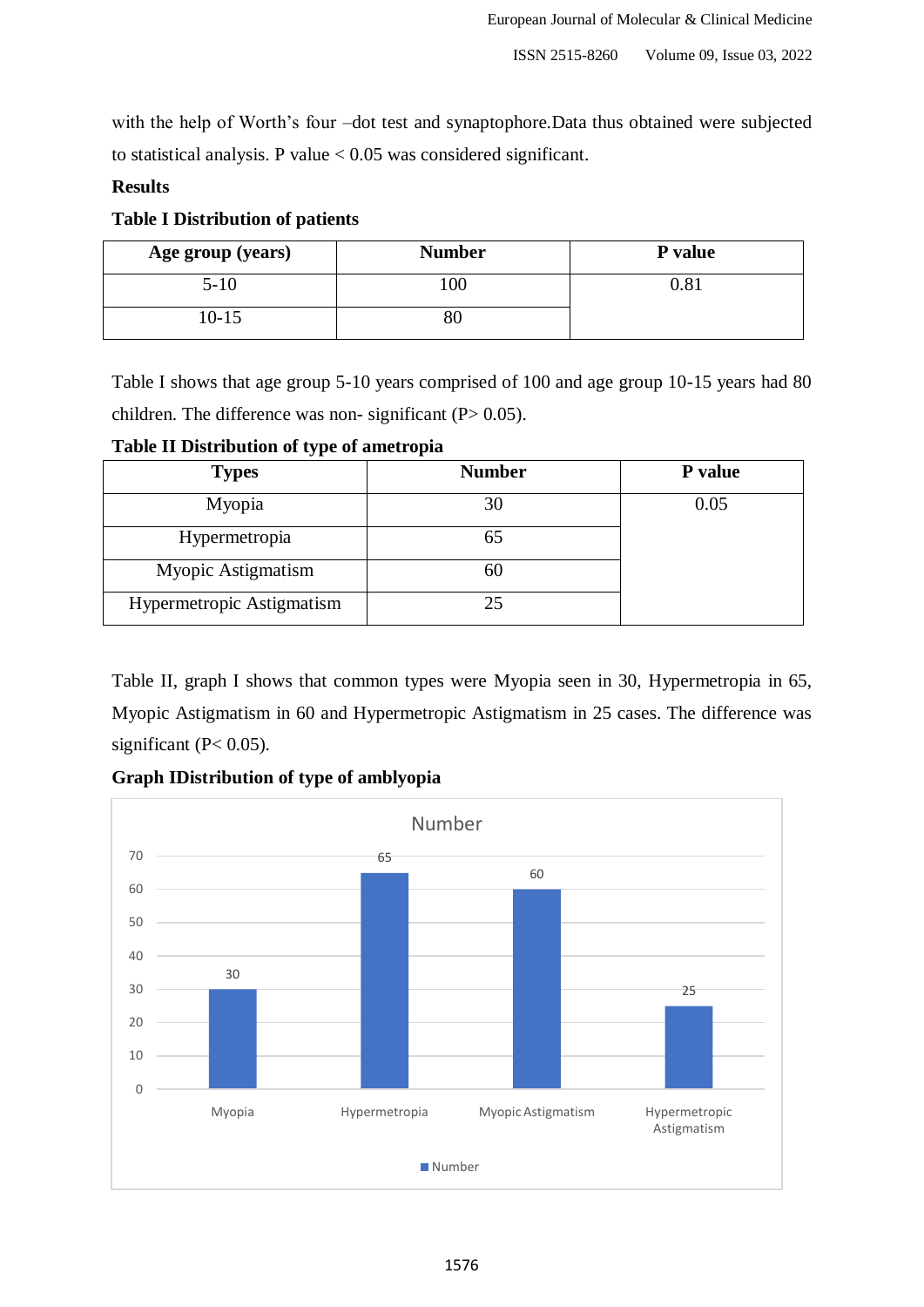| <b>Types</b> | <b>Number</b> | P value  |
|--------------|---------------|----------|
| Monocular    |               | $0.05\,$ |
| binocular    |               |          |

## **Table III Types of Amblyopia**

Table III shows that types of Amblyopia was Monocular in 70 and binocular in 110 cases. The difference was significant  $(P< 0.05)$ .

## **Discussion**

Amblyopia was defined as a difference in the best corrected visual acuity (BCVA) between the two eyes of two or more Snellen lines.<sup>9,10</sup> A best corrected visual acuity of less than or equal to  $6/12$  bilaterally on the Snellen's chart.<sup>11</sup> Normal visual acuity lays the foundation for binocular single vision. When significant interruption of normal visual development occurs, then amblyopia is the term used to describe this diminution of vision.<sup>12</sup> Amblyopia poses an important socioeconomic problem, especially since the risk of the amblyopic patient becoming blind is significantly higher than in the general population.<sup>13</sup>Amblyopia is one of the common causes of childhood visual impairment. Children constitute 35-40% of the general population. Considering the fact that 30% of Indian blind lose their sight before the age of 20 years, the importance of early detection and treatment of visual impairment in children is obvious.<sup>14</sup> School going children therefore, form an important large target group and school vision screening plays an important part in early detection of amblyopia and institution of appropriate therapy, which is of immense value towards preventing the development of lifelong visual morbidity.<sup>15</sup>

Although, amblyopia is the most common cause of monocular vision loss in population under 40 years, accounting for more cases than trauma and all other causes combined, there is only one study, WHO – NPCB Survey of 1986-89, which reflects the ocular morbidity in our country. According to this, the prevalence of ocular morbidity in our country is 27.9% of the general population. Refractive errors account for 14.12% and cataract for 7.68%. The present study was conducted to assess pattern of amblyopia in children in the age group between 5 to 15 years. $16$ 

We found that age group 5-10 years comprised of 100 and age group 10-15 years had 80 children. Gupta et al<sup>17</sup>assessed the profile and pattern of amblyopia in children aged 5-15 years with refractive error in 360 children from 5-15 years of age. The percentage of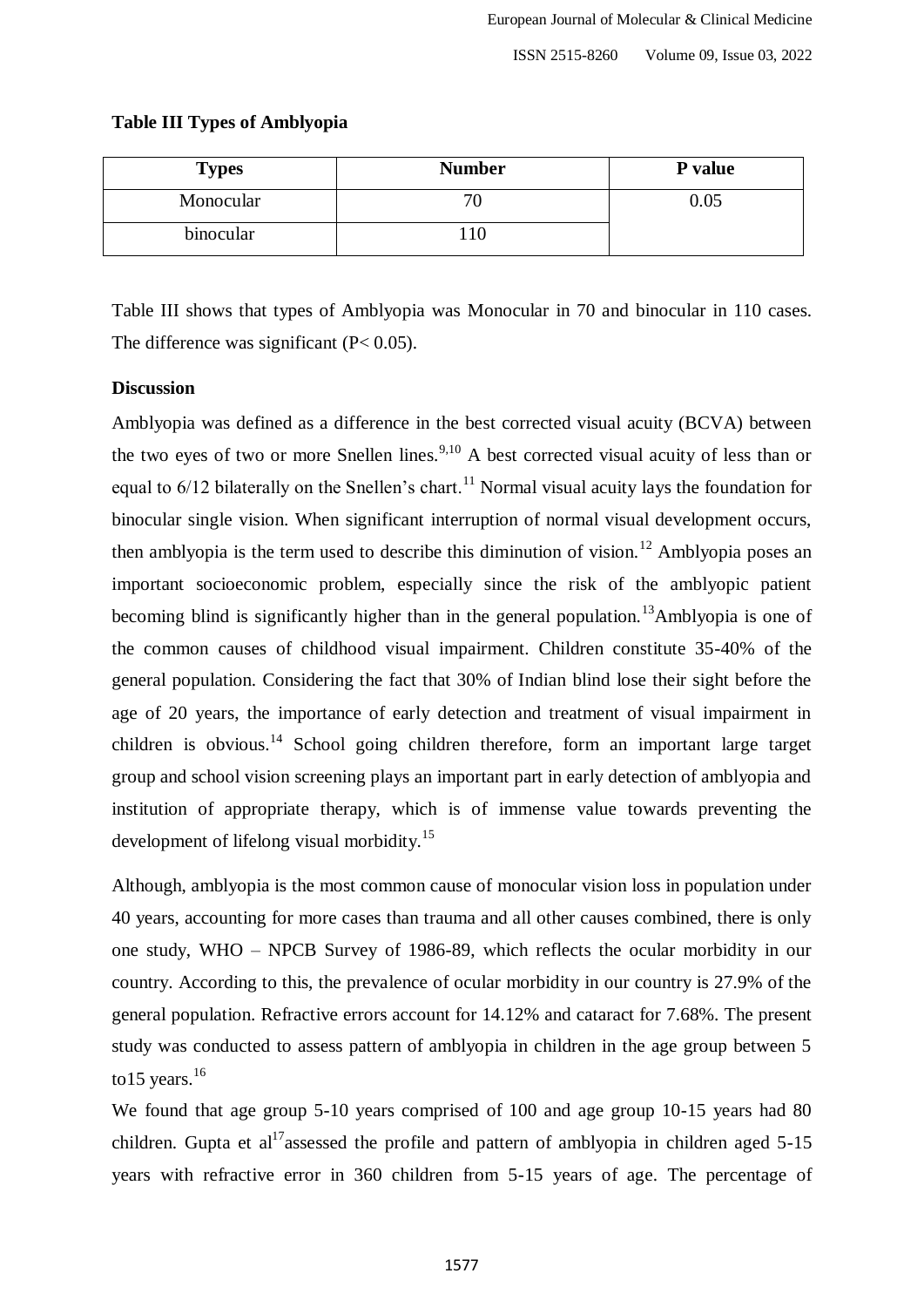amblyopia was 8.6% (n=31) with insignificant gender variation (p-value>0.05). Amblyopia due to astigmatism (combined) was in 41.93% (n=13) followed by Hypermetropia [32.25%  $(n=10)$ ] and least in myopia [25.8%  $(n=8)$ ]. In 51.61% cases age of presentation was 5-10 years while rest belonged to  $> 10$  years of age. Binocular amblyopia was more (58.06%) then unilateral amblyopia (41.93%).

We found that common types were Myopia seen in 30, Hypermetropia in 65, Myopic Astigmatism in 60 and Hypermetropic Astigmatism in 25 cases. Xiao et  $al<sup>18</sup>$  in their study found that the proportion of children aged 5 to 15 years with amblyopia were included. Amblyopia was defined as best-corrected visual acuity (BCVA) of  $\leq$ 20/40 in either eye, with tropia, anisometropia ( $\geq 2$  spherical equivalent diopters =D]), or hyperopia ( $\geq +6$  spherical equivalent D), after excluding children with fundus or anterior segment abnormalities. The overall prevalence of amblyopia was 0.74% (95% confidence interval, 0.64–0.83) with significant ( $P < 0.001$ ) variation across ethnic groups: 1.43% in Hispanic, 0.93% in Chinese, 0.62% in Indian, 0.52% in Malay, 0.35% in Nepali, and 0.28% in African children. Amblyopia was not associated with age or gender. The most common cause of amblyopia was anisometropia.

We observed that types of Amblyopia was Monocular in 70 and binocular in 110 cases. In the Birch et al<sup>19</sup> study done on adult population, prevalence of anisometropic amblyopia (50%) was found to be higher when compared to strabismic amblyopia (19%) However, there are reports of the prevalence of strabismic amblyopia to be higher than anisometropic amblyopia in younger age groups  $(< 7$  years).

### **Conclusion**

Authors found that refractive error is the major cause of amblyopia and if it is not corrected timelycan cause the permanent visual morbidity.

## **References**

- 1. Friedman DS, Repka MX, Katz J, et al. Prevalence of amblyopia and strabismus in white and African American children aged 6 through 71 months. The Baltimore Pediatric Eye Disease Study. Ophthalmology. 2009; 116:2128–34.
- 2. Matsuo T, Matsuo C. The prevalence of strabismus and amblyopia in Japanese elementary school children. Ophthalmic Epidemiol. 2005; 12:31–6.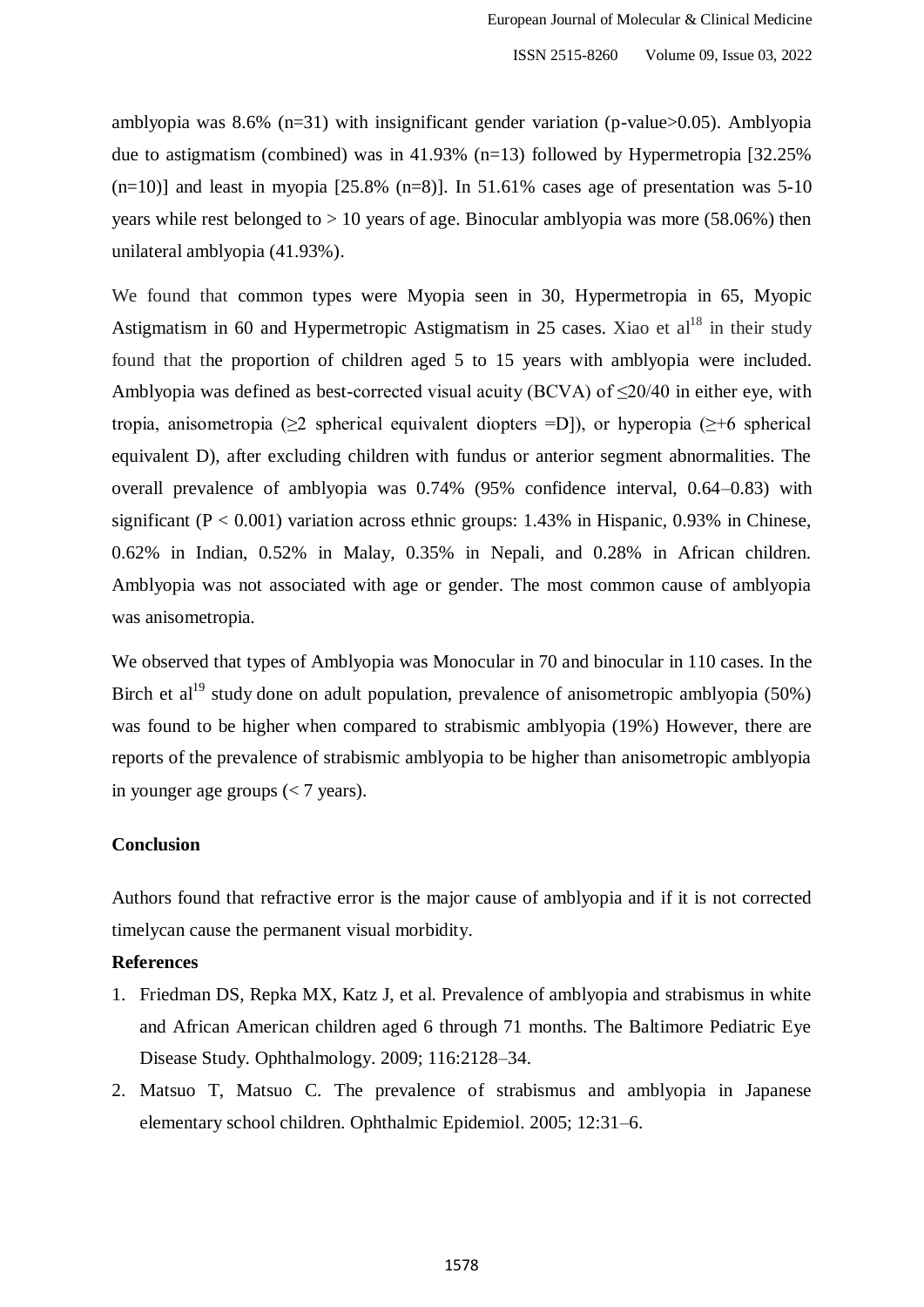- 3. Robaei D, Rose KA, Ojaimi E, et al. Causes and associations of amblyopia in a population-based sample of 6-year-old Australian children. Arch Ophthalmol. 2006; 124:878–84.
- 4. Wang Y, Liang YB, Sun LP, et al. Prevalence and causes of amblyopia in a rural adult population of Chinese the Handan Eye Study. Ophthalmology. 2011; 118:279–83.
- 5. Robaei D, Kifley A, Rose KA, Mitchell P. Impact of amblyopia on vision at age 12 years: findings from a population-based study. Eye. 2008; 22:496–502.
- 6. Williams C, Northstone K, Howard M, et al. Prevalence and risk factors for common vision problems in children: data from the ALSPAC study. Br J Ophthalmol. 2008; 92:959–64.
- 7. Chang CH, Tsai RK, Sheu MM. Screening amblyopia of preschool children with uncorrected vision and stereopsis tests in Eastern Taiwan. Eye (Lond). 2007; 21:1482–8.
- 8. Wedner SH, Ross DA, Balira R, et al. Prevalence of eye diseases in primary school children in a rural area of Tanzania. Br J Ophthalmol. 2000; 84:1291–7.
- 9. American Academy of Ophthalmology; Amblyopia preferred Practice Pattern. San Francisco, American Academy of Ophthalmology 2007.
- 10. Noche CD, Kagmeni G, Bella AL, Epee E. Prevalence and etiology of amblyopia of children in Yaounde (Cameroon), aged 5-15 years. Sante. 2011; 21:159–64.
- 11. Kiorpes L, Mckees SP. Neural mechanism underlying amblyopia. Curr. Opin. Neurobiol. 1999; 9:480-485.
- 12. Anderson SJ. Functional neuroimaging in amblyopia Curr. Opin. Neurobiol. 1999; 9: 480- 485.
- 13. Rohit Saxena, Shailesh GM. Amblyopia: Seeing beyond visual acuity. Ophthalmology Today 2008; 9:120-122.
- 14. F Hamton Roy MD, Frederick W, Fraunfelder MD, Frederick T, Fraunfelder MD. Current ocular therapy. Functional amblyopia. Saunders Elsevier, 6th edition; 2008; 213- 15 19. Epelbrium M, Milleret C, Buisseret P. The sensitive period for strabismic amblyopia in human. Ophthalmology 1993; 100-323.
- 15. Dandona R, Dandona L, Srinivas M, Sahare P, Narsaiah S, Munoz SR, et al. Refractive errors in children in a rural population. Invest Oph Vis Sci. 2002;43:615-22.
- 16. Dandona L, Dandona R, Srinivas M, Giridhar P, Vilas K, Prasad MN, et al. Blindness in the Indian state of Andhra Pradesh. Invest Oph Vis Sci. 2001;42:908-16.